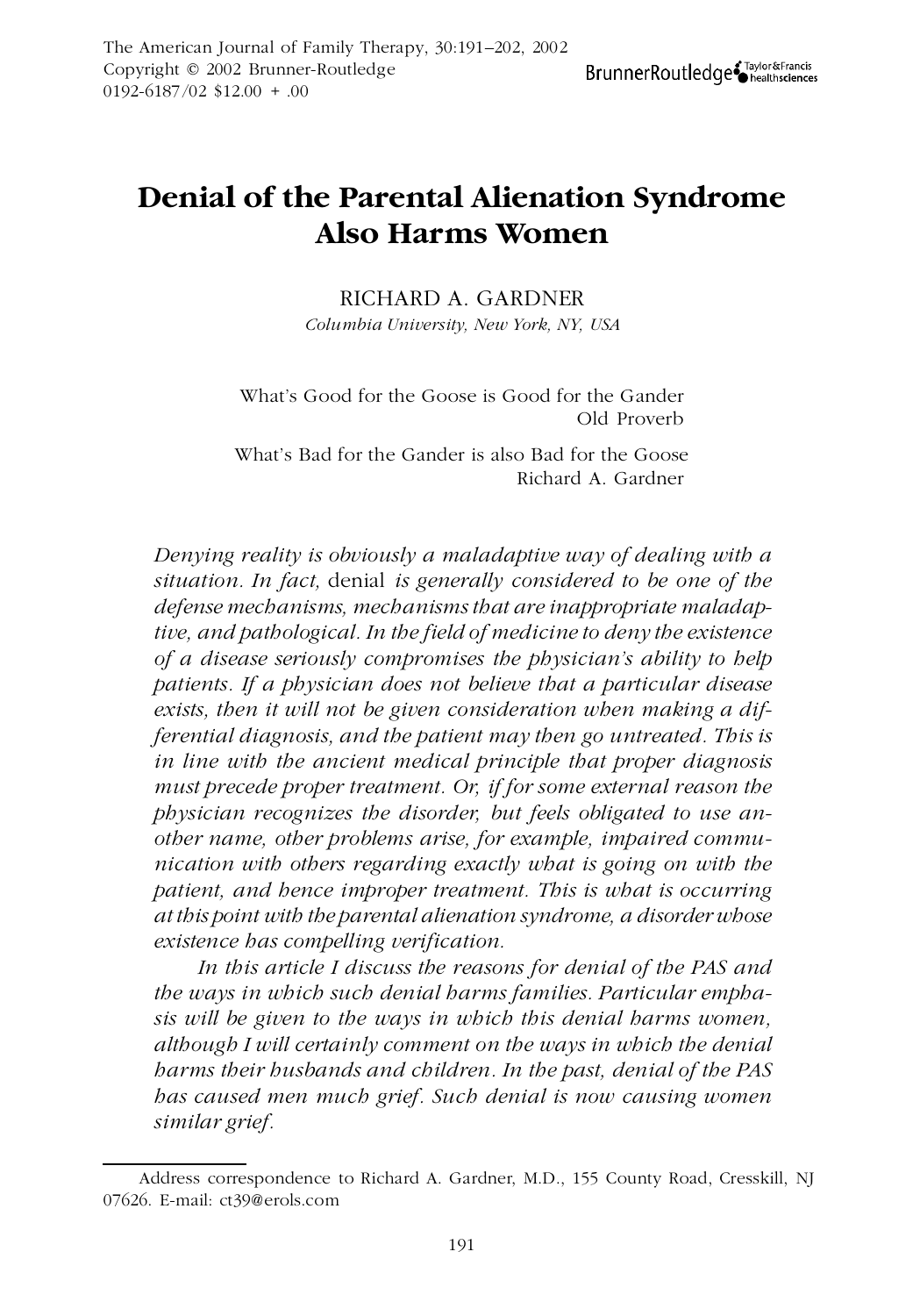Since the 1970s, we have witnessed a burgeoning of child-custody disputes unparalleled in history. This increase has primarily been the result of two recent developments in the realm of child-custody litigation, namely, the replacement of the tender-years presumption with the best-interests-of-the child presumption and the increasing popularity of the joint-custodial con cept. Under the tender-years presumption, the assumption was made that mothers, by virtue of the fact that they are female, are intrinsically superior to men as child rearers. Accordingly, the father had to provide the court with compelling evidence of serious maternal deficiencies before the court would even consider assigning primary custodial status to the father. Under its re placement, the best-interests-of-the-child presumption, the courts were in structed to ignore gender when adjudicating child-custody disputes and evalu ate only parenting capacity, especially factors that related to the best interests of the child. This change resulted in a burgeoning of custody litigation as fathers found themselves with a greater opportunity to gain primary custo dial status. Soon thereafter the joint-custodial concept came into vogue, eroding even further the time that custodial mothers were given with their children. Again, this change also brought about an increase and intensification of child-custody litigation.

### THE PARENTAL ALIENATION SYNDROME

In association with this burgeoning of child-custody litigation, we have wit nessed a dramatic increase in the frequency of a disorder rarely seen previ ously, a disorder that I refer to as the parental alienation syndrome (PAS). In this disorder we see not only programming ("brainwashing") of the child by one parent to denigrate the other parent, but self-created contributions by the child in support of the alienating parent's campaign of denigration against the alienated parent. Because of the child's contribution, I did not consider the terms brainwashing, programming, or other equivalent words to be ap plicable. Accordingly, in 1985, I introduced the term parental alienation syn drome to cover the *combination* of these two contributing factors (Gardner, 1985, 1987a). In accordance with this use of the term I suggest this definition of the parental alienation syndrome:

The parental alienation syndrome (PAS) is a disorder that arises primarily in the context of child-custody disputes. Its primary manifestation is the child's campaign of denigration against a good, loving parent, a campaign that has no justification. It results from the combination of a programming (brainwashing) parent's indoctrinations and the child's own contributions to the vilification of the target parent. When true parental abuse and/or neglect is present the child's animosity may be justified, and so the parental alienation syndrome diagnosis is not applicable.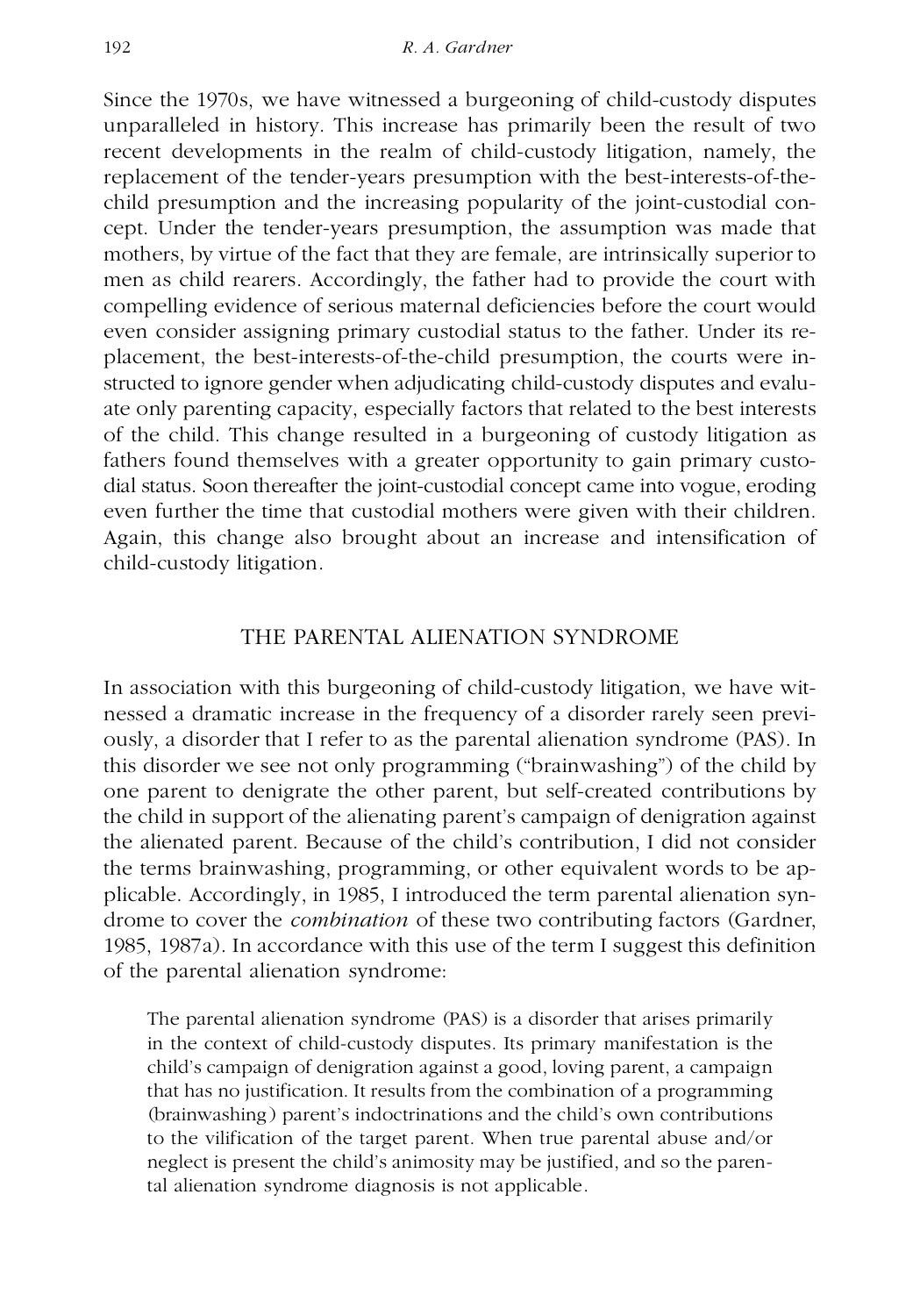The alienating parent's primary purpose for indoctrinating into the chil dren a campaign of denigration against the target parent is to gain leverage in the court of law. The child's alienation has less to do with bona fide animosity or even hatred of the alienated parent, but more to do with the fear that if such acrimony is not exhibited, the alienating parent will reject the child.

These are the primary symptomatic manifestations of the parental alien ation syndrome:

- 1. A campaign of denigration
- 2. Weak, absurd, or frivolous rationalizations for the deprecation
- 3. Lack of ambivalence
- 4. The "independent-thinker" phenomenon
- 5. Reflexive support of the alienating parent in the parental conflict
- 6. Absence of guilt over cruelty to and/or exploitation of the alienated par ent
- 7. The presence of borrowed scenarios
- 8. Spread of the animosity to the friends and/or extended family of the alienated parent

There are three types of parental alienation syndrome: mild, moderate, and severe. It goes beyond the purposes of this article to describe in full detail the differences between these three types. At this point only a brief summary is warranted. In the mild type, the alienation is relatively superfi cial, the children basically cooperate with visitation, but are intermittently critical and disgruntled with the victimized parent. In the moderate type, the alienation is more formidable, the children are more disruptive and disre spectful, and the campaign of denigration may be almost continual. In the severe type, visitation may be impossible so hostile are the children, hostile even to the point of being physically violent toward the allegedly hated parent. Other forms of acting-out may be present, acting-out that is designed to inflict ongoing grief upon the parent who is being visited. In some cases the children's hostility may reach paranoid levels, for example, they exhibit delusions of persecution and/or fears that they will be murdered. Each type requires a different psychological and legal approach. Further details about the diagnosis and treatment of the parental alienation syndrome have been described elsewhere (Gardner, 1992, 1998, 2001a).

### MOTHERS AS ALIENATORS

In the early 1980s, when I first began seeing the PAS, in about 85% to 90% of the cases the mother was the alienating parent and the father the targeted parent. Fathers were certainly trying to program their children to gain lever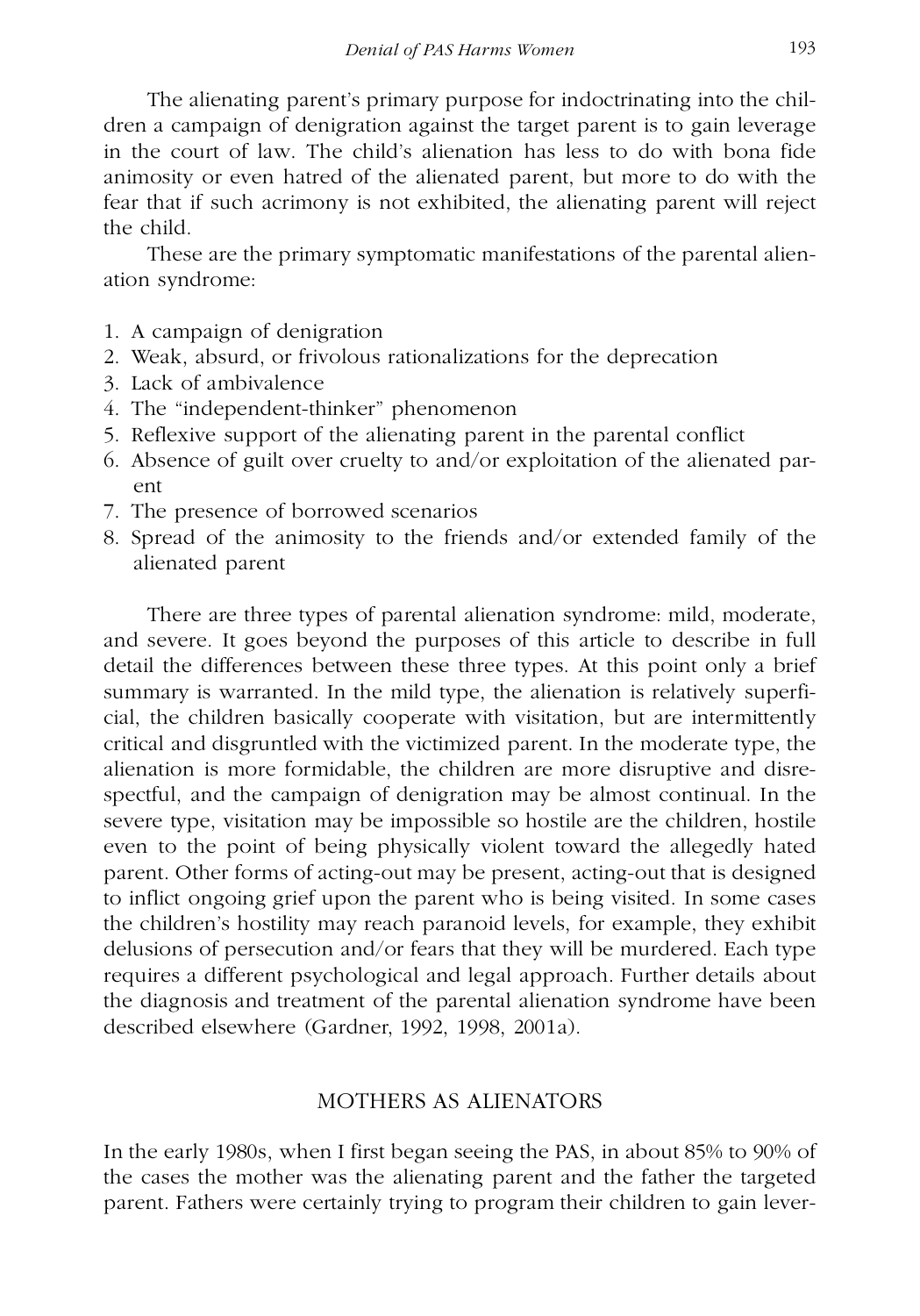age in the custody dispute; however, they were less likely to be successful. This related to the fact that the children were generally more closely bonded with their mothers. Recognizing this, I generally recommended the mother to be designated the primary custodial parent, even though she might have been a PAS indoctrinator. It was only in the severe cases (about 10 per cent)—when the mother was relentless and/or paranoid and unable to cease and desist from the programming—that I recommended primary custodial status to the father. I was not alone in recognizing this gender disparity, which was confirmed during that period by others. In my experience, the time frame during which mothers were the primary alienators was from the early 1980s (when the disorder first appeared) to the mid-to-late 1990s (when fathers became increasingly active as PAS indoctrinators). The largest study confirming the preponderance of mothers as PAS alienators during the 1980s was that of Clawar and Rivlin (1991).

During this early period, it was quite common for mothers, with the full support of their attorneys, to not only deny that they were PAS programmers, but even went further and denied that the PAS existed. And this denial was especially common in courts of law where their attorneys would argue that there was no such thing as a PAS, and therefore, their clients could not be suffering with a disorder that does not exist. In many cases, neither the mothers nor their attorneys could deny that the children were alienated, but would claim that the alienation was the result of abuse and/or neglect to which the children were subjected by their fathers. Under such circumstances, confusion prevailed and "the waters were muddied," especially in the courtroom. The PAS diagnosis demands the identification of the specific alienator. Other sources of abuse and/or neglect do not produce this particular con stellation of symptoms and do not focus so clearly on a specific alienator, in this more confused environment, the mother's diagnosis as a PAS program mer might never come to the attention of the court—especially if the lawyer was able to convince the court that there was no such thing as a parental alienation syndrome.

### "PAS is Not a Syndrome"

Often, the mother's lawyer would argue that PAS was not a syndrome, with the implication that it does not exist. A syndrome, by medical definition, is a cluster of symptoms, occurring together, that characterize a specific disease. The symptoms, although seemingly disparate, warrant being grouped to gether because of a common etiology or basic underlying cause. Further more, there is a consistency with regard to such a cluster in that most (if not all) of the symptoms appear together.

Accordingly, there is a kind of purity that a syndrome has that may not be seen in other diseases. For example, a person suffering with pneumococ cal pneumonia may have chest pain, cough, purulent sputum, and fever. However, the individual may still have the disease without all these symp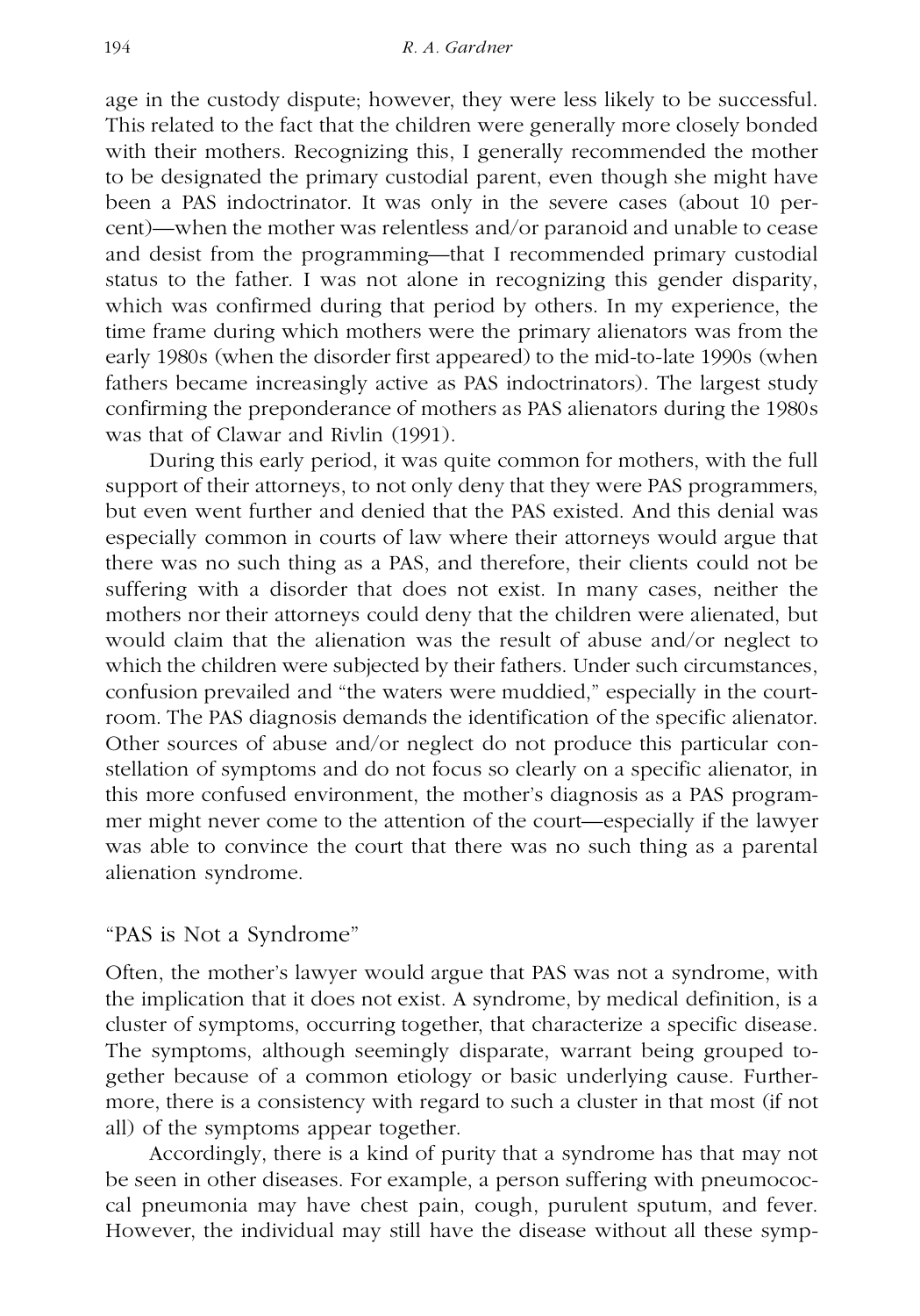toms manifesting themselves. A syndrome is more "pure" because most (if not all) of the symptoms in the cluster predictably manifest themselves. An example would be Down's Syndrome, which includes a host of seemingly disparate symptoms that do not appear to have a common link. These in clude mental retardation, mongoloid-type facial expression, drooping lips, slanting eyes, short fifth finger, and atypical creases in the palms of the hands. There is a consistency here in that the people who suffer with Down's Syndrome often look very much alike and typically exhibit all these symptoms. The common etiology of these disparate symptoms relates to a specific chromosomal abnormality. It is this genetic factor that is responsible for linking together these seemingly disparate symptoms. There is then a pri mary, basic cause of Down's Syndrome: a genetic abnormality.

Similarly, the PAS is characterized by a cluster of symptoms that usually appear together in the child, especially in the moderate and severe types. Typically, children who suffer with PAS will exhibit most (if not all) of the eight symptoms described above. This is almost uniformly the case for the moderate and severe types. However, in the mild cases one might not see all eight symptoms. When mild cases progress to moderate or severe, it is highly likely that most (if not all) of the symptoms will be present. This consistency results in PAS children resembling one another. It is because of these consid erations that the PAS is a relatively "pure" diagnosis that can easily be made. Due to this purity the PAS lends itself well to research studies, because the population to be studied can easily be identified. Furthermore, I believe that this purity will be verified by interrater reliability studies. As is true of other syndromes, there is an underlying cause: programming by an alienating par ent in conjunction with additional contributions by the programmed child. It is for these reasons that PAS is indeed a syndrome, and it is a syndrome by the best medical definition of the term.

### "PAS Does Not Exist Because It Is Not in DSM-IV"

Commonly, the mother's attorneys would argue that PAS does not exist be cause it is not in DSM-IV (1994). The DSM committees justifiably are quite conservative with regard to the inclusion of newly described clinical phe nomena and require many years of research and publications before consid ering inclusion of a disorder. This is as it should be. Lawyers involved in child-custody disputes see it repeatedly. Mental health professionals involved in such disputes are continually involved with such families. They may not wish to recognize it. They may refer to PAS by another name (like "parental alienation") (Gardner, 2002a). But that does not preclude its existence. A tree exists as a tree regardless of the reactions of those looking at it. A tree still exists even though some might give it another name. If a dictionary selectively decides to omit the word tree from its compilation of words, that does not mean that the tree does not exist. It only means that the people who wrote that book decided not to include that particular word. Similarly, for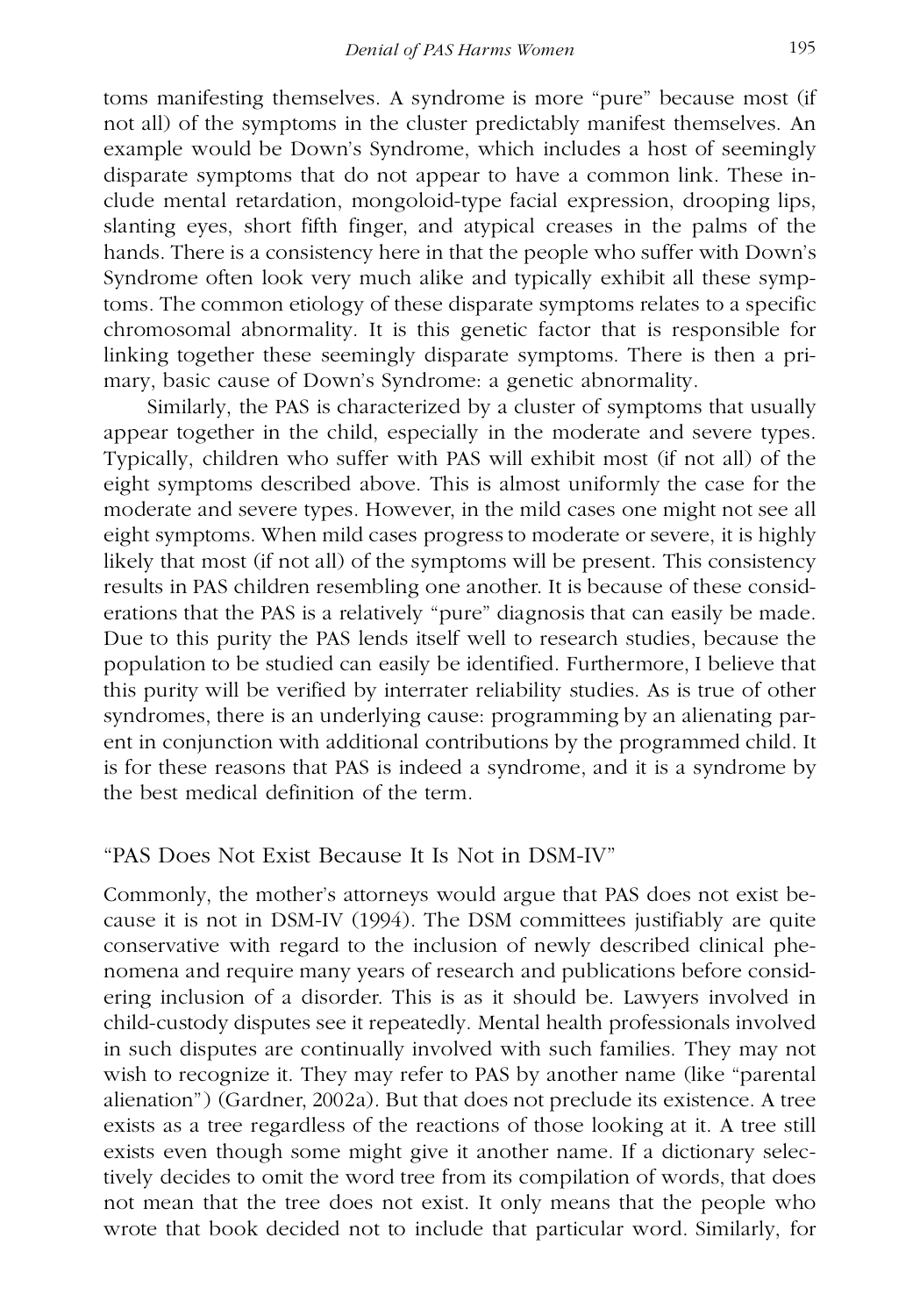someone to look at a tree and say that the tree does not exist does not cause the tree to evaporate. It only indicates that the viewer, for whatever reason, does not wish to see what is right in front of him (her).

DSM-IV was published in 1994. In the early 1990s, when DSM committees were meeting to consider the inclusion of additional disorders, there were too few articles on the PAS in the literature to warrant its submission for consideration. That is no longer the case. It is my understanding that com mittees will begin to meet for DSM-V in 2003. At this point, DSM-V is sched uled for publication in 2010. Considering the fact that there are now more than 135 articles on the PAS in peer-review journals, it is highly likely that by that time there will be many more. Furthermore, considering the fact that there are now more than 65 rulings in which courts have recognized the PAS, it is probable that there will be even more such rulings by the time the committees meet. These lists are being continually updated and can be found on my website (www.rgardner.com/refs ). At the time the DSM-V committees meet, these lists will be in the proposal to include PAS in DSM-V. Elsewhere (Gardner, 2002b) I have discussed the various alternative diagnoses that therapists might use in courts that stringently refuse to accept the PAS diag nosis at this time.

It is important to note that DSM-IV does not frivolously accept every new proposal. Their requirements are quite stringent, and justifiably so. Gille de la Tourette first described his syndrome in 1885. It was not until 1980, 95 years later, that the disorder found its way into the DSM. It is important to note that at that point, "Tourette's Syndrome" became Tourette's Disorder. Asperger first described his syndrome in 1957. It was not until 1994 (37 years later) that it was accepted into DSM-IV and "Asperger's Syndrome" became Asperger's Disorder.

DSM-IV states specifically that all disorders contained in the volume are syndromes, and they would not be there if they were not syndromes. Once accepted the name *syndrome* becomes changed to disorder. However, this is not automatically the pattern for nonpsychiatric disorders. Often the term syndrome becomes locked into the name and becomes so well known that changing the word *syndrome* to *disorder* may seem awkward. For example, Down's Syndrome, although well recognized, has never become Down's Disorder. Similarly, AIDS (Autoimmune Deficiency Syndrome) is a well-rec ognized disease, but still retains the syndrome term.

### "Believe the Children"

Lawyers for the mothers would often say to the judge, "Your Honor, why don't we *really* listen to what these children are saying. If you don't feel comfortable putting them on the witness stand, then bring them into your chambers. They will tell you how they feel. Let's respect their opinions." Judges not familiar with the PAS might be taken in by these children, and actually believe that they were subjected to the terrible indignities that they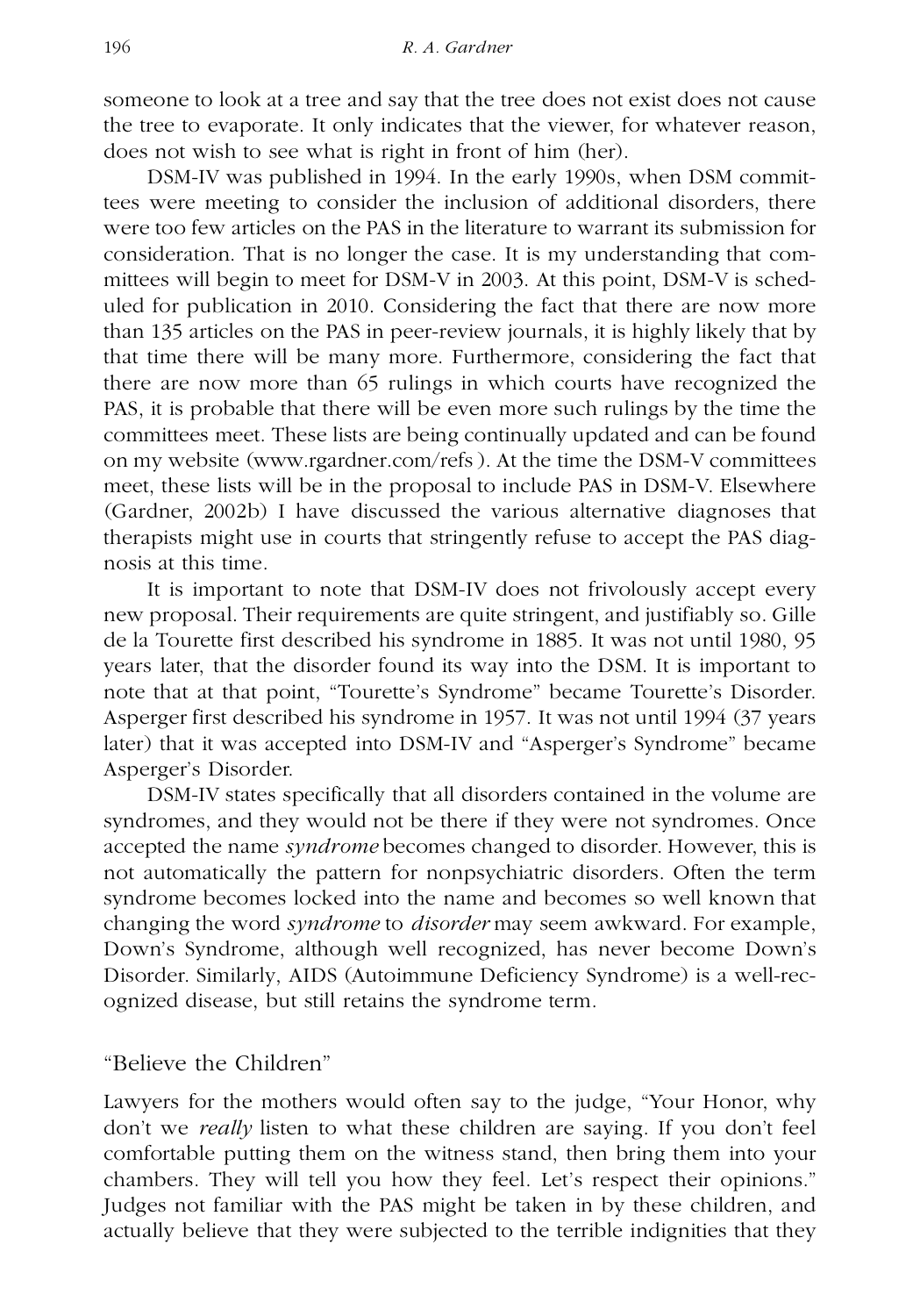described. As far back as 1987 I wrote an article advising judges about this problem and providing them with guidelines for interviewing these children (Gardner, 1987b). Although there are certainly judges who are now more knowledgeable about the PAS than in the late 1980s, judges still play an important role in the etiology and promulgation of the PAS, especially with regard to their failure to impose reasonable sanctions on PAS indoctrinating parents. Elsewhere (Gardner, submitted for publication), I have elaborated on this problem. The believe-the-children philosophy was—and still is espoused by therapists ignorant of the PAS. Many therapists sanctimoniously profess that they *really listen* to children (as opposed to the rest of us who presumably do not). They profess that they *really respect* what children want (with the implication that the rest of us do not). What they are basically doing is contributing to pathological empowerment, which is a central factor in the development and perpetuation of the PAS (Gardner, 2002c). Again, it is beyond the purposes of this article to describe therapists' role in the devel opment and perpetuation of the PAS. PAS indoctrinators know well that they can rely upon most therapists to empower children's PAS symptomatology, and that they are readily duped into joining the PAS indoctrinator's parade of enablers and supporters. Such therapists are often brought into the courtroom to support the mother and her lawyer's denial of the existence of the PAS and to encourage the court to "really listen" to the children.

# "Those Who Make the PAS Diagnosis Are Sexist"

Because mothers were the primary alienators during this early period, PAS was viewed as being intrinsically biased against women. And I, as the person who first wrote on the phenomenon, was viewed as being biased against women and as being "sexist." The facts are that during this time frame women were the primary alienators. Labeling those who diagnose PAS as sexist is the equivalent of saying that a doctor is biased against women if he claims that more women suffer with breast cancer than men. And the sexist claim has also been brought into courts of law. Fear of being labeled "sexist" has been one factor in many evaluators' eschewing the PAS diagnosis.

# Denial of the PAS Has Caused Permanent Alienation

The denial of PAS has caused many men to suffer formidable psychological suffering. The lawyers of women who have been PAS indoctrinators have convinced courts that PAS does not exist, and therefore the children's animosity against their fathers is justified. The fact that women are increasingly suffering as target parents gives these men little solace, because many of them have lost their children permanently. In my recent follow-up of 99 PAS children, I provide compelling confirmation that the denial of PAS by courts has resulted in permanent estrangement in the vast majority of cases (Gardner, 2001c).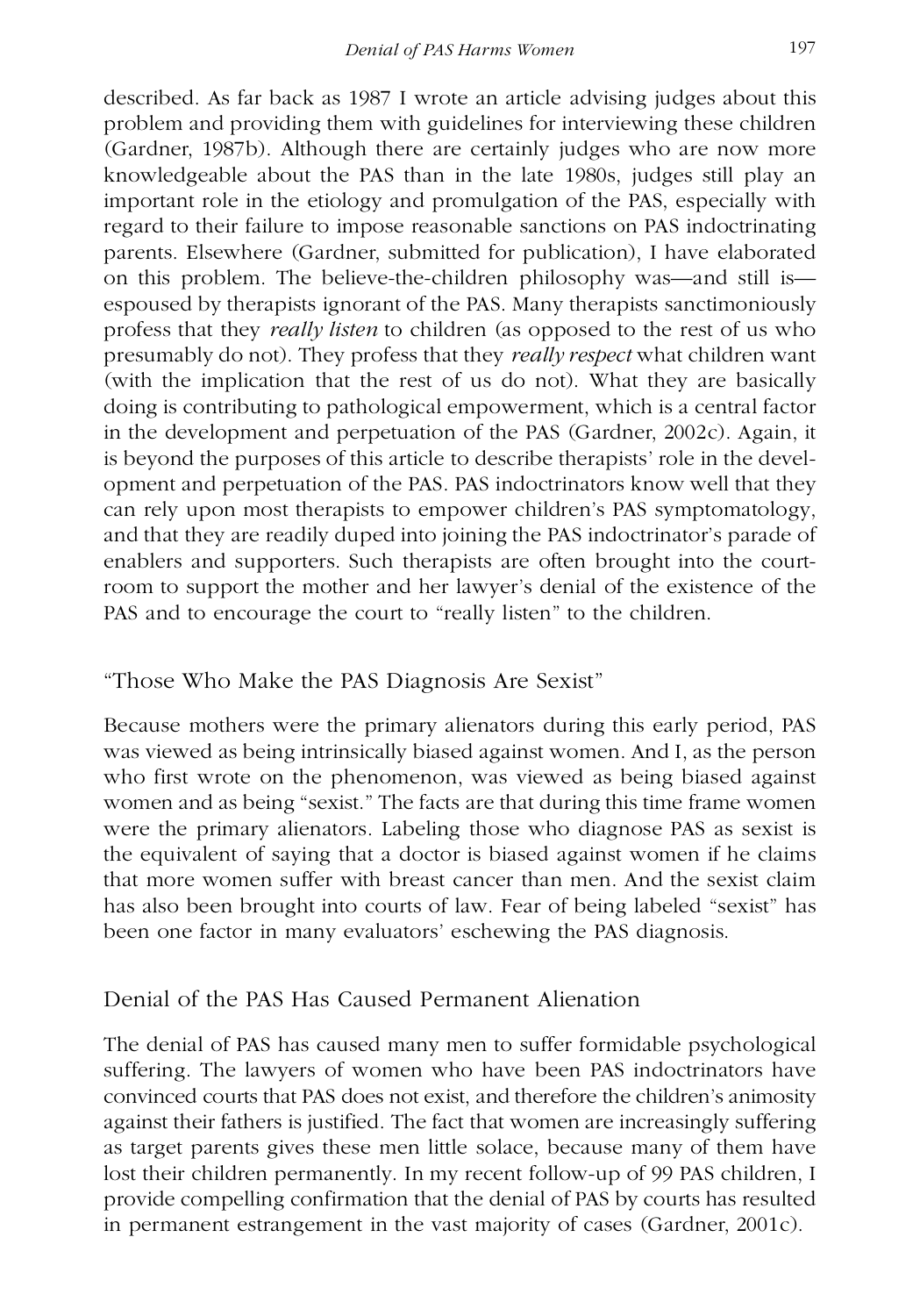# FATHERS AS ALIENATORS AND MOTHERS AS TARGET PARENTS

In the last few years, starting in the late 1990s, there has been a gender shift. Fathers, with increasing frequency, are also indoctrinating PAS into their children (Gardner, 2001b). At this point, my own extensive experiences with PAS families have led me to the conclusion that the ratio is now 50/50, with fathers being as likely as mothers to indoctrinate children into a PAS. And colleagues of mine in various parts of the country are reporting a similar phenomenon.

Why this shift? One probable explanation relates to the fact that fathers are increasingly enjoying expanded visitation time with their children in association with the increasing popularity of shared parenting programs. The more time a programming father has with his children, the more time he has to program them if he is inclined to do so. Another factor operative here probably relates to the fact that with increasing recognition of the PAS, fathers (some of whom have read my books) have learned about the disorder and have decided to use the same PAS indoctrinational maneuvers utilized by women. It is probable that other factors are operative as well in the gender shift, but these are the two best explanations that I have at this point.

With the gender shift of PAS indoctrinators, there has consequently been a gender shift in PAS target parents. Mothers are increasingly finding them selves victims (I use the word without hesitation) of their husbands' PAS indoctrinations of their children. Such mothers know well that PAS exists. They read my books and say, as have the father victims before them, "It's almost as if you've lived in my house. You're describing exactly what has been going on." These mothers find themselves helpless. They cannot get help from therapists who are still mouthing the old mantras, "PAS is just Gardner's theory," "PAS doesn't exist because it's not in DSM-IV," "PAS is not a syndrome." Their lawyers, too, will tell them, "PAS might exist, but the court will not recognize it. I can't use the word syndrome in the courtroom. It's the 'big S word.'" Worse yet, many leaders in the Women's Rights move ment are reflexively chanting the same incantations, thereby abandoning the women whose cause they profess to espouse. These mantras have become deeply embedded in the brain circuitry of most of the people the alienated women are looking to for help—therapists, lawyers, guardians ad litems, and judges. And these women cannot even turn to the Women's Rights groups because they have long ago stridently taken the position that PAS does not exist, that PAS is not a syndrome, etc., etc. We see here how those who deny the existence of PAS are adding formidably to the grief of women. Women's past denial and discrediting of PAS has now come back to haunt them. Women are now being injured by their own weapons, or, as the old saying goes, they are being "hoisted by their own petards."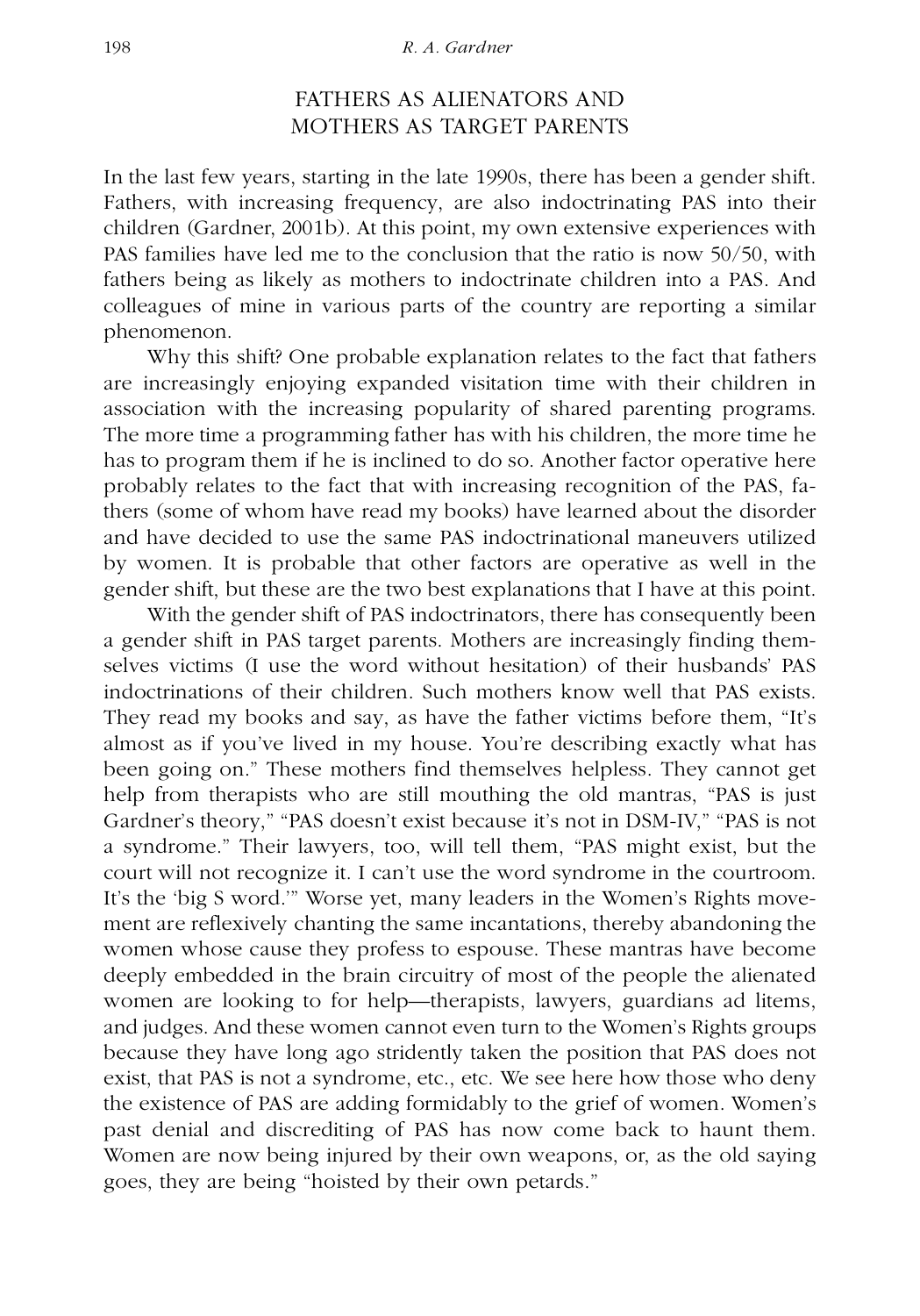### THE RELATIONSHIP BETWEEN PAS AND BONA FIDE ABUSE

In recent years, with increasing frequency, mental health and legal profes sionals have been seeing cases in which one parent (more often the father) has accused the other parent (more often the mother) of inducing a PAS in the children. In response, the responding parent (usually the mother) accuses the other parent (usually the father) of abusing and neglecting the children. In short, then, the children's alienation against the father is consid ered by him to be the result of the mother's PAS programming, and the mother considers their alienation to be the result of the father's abuse/ne glect. I have no doubt that some abusing/neglectful parents are using the PAS explanation to explain the children's alienation as a cover-up and diver sionary maneuver designed to deflect exposure of their abuse/neglect. How ever, there is no question that some PAS-inducing mothers are using the argument that it is the father's abuse/neglect that is causing the children's campaign of denigration and thereby denying any programming whatso ever. In short, such programming mothers are basically saying: "He's getting what he deserves, and I'm not programming them." Elsewhere (Gardner, 1998, 1999) I have described criteria for differentiating between PAS and bona fide abuse/neglect.

Of relevance to this article is the common phenomenon in which genuinely abusing husbands use the argument that the children's alienation has nothing to do with their abuse, but is the result of the mother's PAS indoctri nations. Such mothers will invoke the argument that this deceitful maneuver is not going to work, especially because there is no such thing as the PAS. This is a handy argument, and they will easily find legal and mental health professionals who will support them in this denial. Although I am sympathetic with these falsely accused women, their contributions to the denial of the existence of the PAS is not serving well *other* women who are indeed PAS victims. And this factor has been operative in increasing the grief suffered by women who are indeed PAS target parents. Their PAS indoctrinating husbands are now waving the same "PAS-doesn't-exist" flags that PAS indoctrinating women were waving in the 1980s and early 1990s. Wives who were being falsely accused by their husbands of being PAS indoctrinators would have done much better to agree that PAS does exist, but they themselves are not indoctrinators, that the children's symptoms are not those of PAS chil dren, but symptoms of children who have been genuinely abused.

#### THE EFFECTS ON CHILDREN

The denial of PAS in the early period resulted in many children living primarily with their programming mothers, with the result that they became per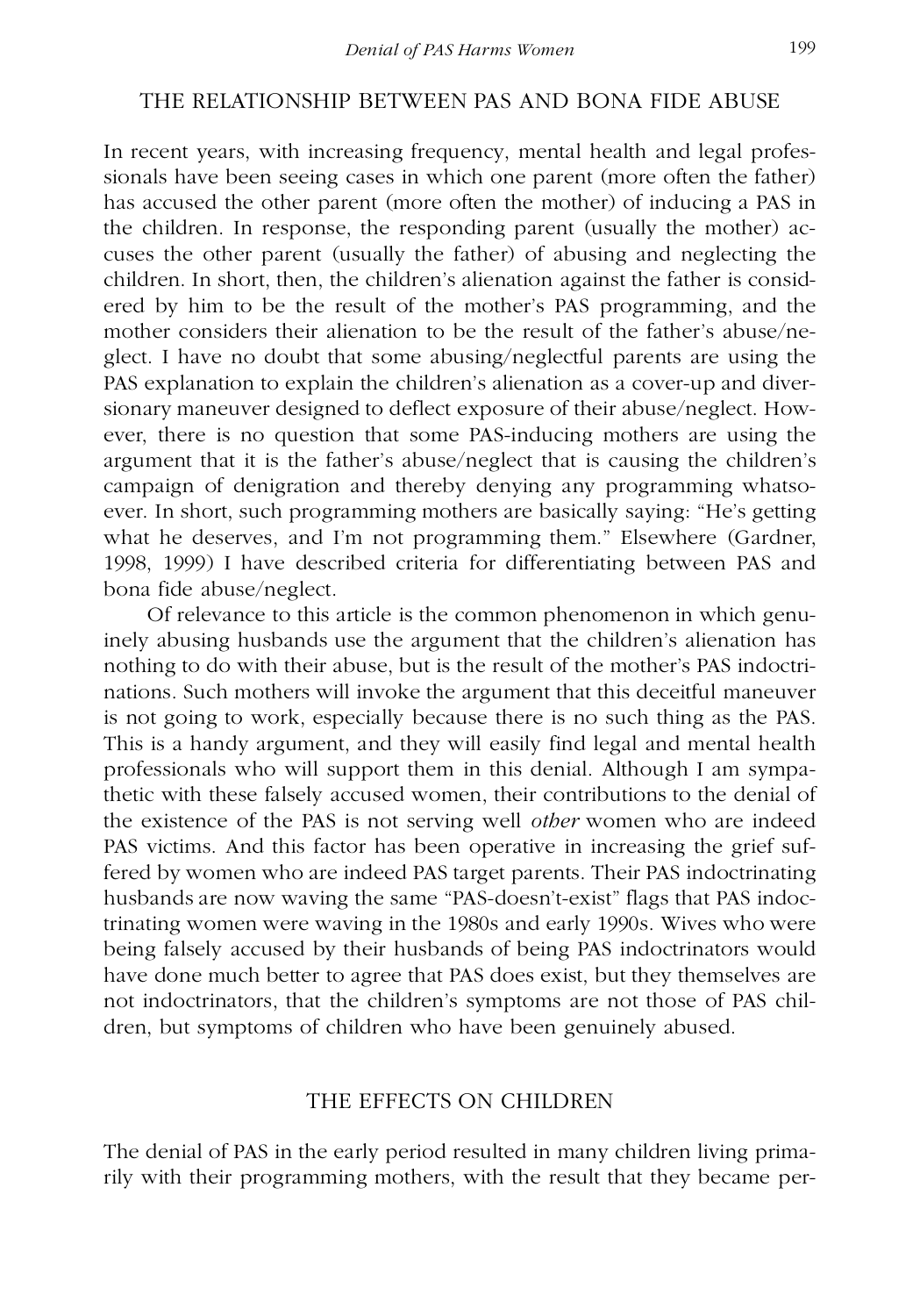manently estranged from loving fathers. They were deprived, therefore, of all the benefits that could have come from their father. There is no question that follow-up studies of these children will reveal significant psychopathological residua from these early experiences. One cannot grow up and be a healthy person if, throughout the course of one's childhood, one was taught that a previously loving and dedicated father was really loathsome and vi cious. This inevitably will affect their relationships with other males—dates, boyfriends, teachers, employers, friends, and so on. In the more recent phase, with men as increasingly frequent indoctrinators, we will have a similar group of children growing up believing that their previously loving mothers were vile, loathsome, and noxious. Similarly, one cannot become a healthy per son believing that the primary maternal figure has been and still is a despi cable and loathsome human being. Such a distortion of reality cannot but affect future relationships with other females—dates, employers, friends, and so on.

### THE SOLUTION

The first step in the treatment of denial is the acceptance of reality. The first step, then, *must* be the recognition that PAS exists, even if there are thou sands of people, both husbands and wives, who claim that it does not. PAS exists, even though there are thousands of lawyers who will claim that it does not. PAS exists even though there are thousands of mental health professionals who claim that it does not. It exists even though there are Courts of Appeal who rule that it does not exist. It exists even if all nine members of the U.S. Supreme Court were to rule that it does not exist. It exists even though it is not in DSM-IV, and it will continue to exist even if the DSM-V committees choose not to include it. The first step, then, must be to recog nize and stop denying its existence. Mental health professionals should be free to diagnose the disorder when it is present, and not have to worry about whether the diagnosis will be accepted in a court of law. They should recog nize that in the adversarial system there will always be attorneys who will try to discredit whatever they say, because this is what they have learned to do in law school. Mental health professionals should not worry about whether they are in the minority or the majority with regard to the diagnosis. Rather, they should only be concerned with honesty and reality. They should not be concerned with those who may irrationally label them sexist or biased against either men or women if they make a diagnosis of PAS. Whenever some external considerations operate or affect one's diagnostic objectivity, there is bound to be some contamination and bias. Worse, it will inevitably not serve well the patients whom one is evaluating and treating. If this point is reached, it is likely that the frequency of PAS will be reduced because would-be indoctrinators will recognize that they will not have available mental health professionals to help them manipulate the legal system.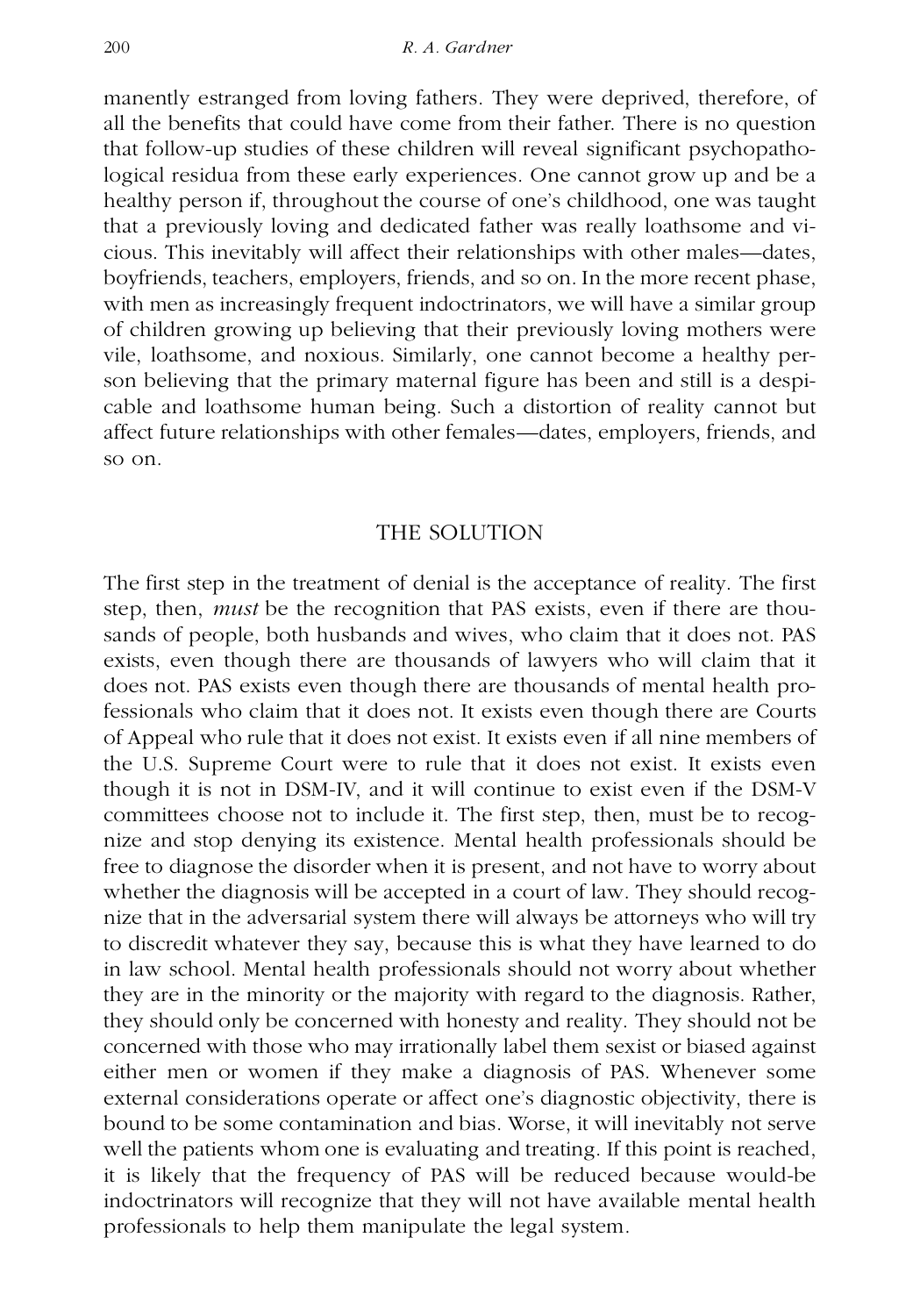### CONCLUDING COMMENTS

Denial of PAS has caused significant psychological suffering to many men, many women, and many children. And its denial has only added to the burden of families in which this disorder has been present. Furthermore, the denial of PAS will lessen the likelihood of ultimate inclusion in DSM-V. And this will have a negative impact on all those who are afflicted with this disorder. The more PAS is recognized, the greater the number of research articles will be written. This will, in turn, enhance the receptivity of the DSM- V committees. The more courts of law that have accepted PAS, the greater the likelihood that the DSM-V committee will recognize the disorder. Mental health professionals, especially, should take this factor into consideration when they eschew the diagnosis.

In closing, I quote from the concluding comments in my follow-up study of 99 PAS children:

When I embarked upon this study, I expected that most of the PAS chil dren would continue to be alienated from the target parent in situations in which the court neither transferred custody to the target parent nor re duced the alienating parent's access to the children. What I did not expect was the high rate of completely destroyed relationships and the enor mous grief suffered by the alienated parents. I expected the average follow-up conversation to last five minutes, during which I would get the basic data. It turned out that most conversations lasted between 15 and 30 minutes, because the parents needed me at that point for some kind of ventilation of their painful feelings. I did not expect such a degree of grief. However, on looking back upon the study, I should not have been surprised. I consider losing a child because of PAS to be more painful and psychologically devastating than the death of a child. A child's death is final and there is absolutely no hope for reconciliation. Most bereaved parents ultimately resign themselves to this painful reality. The PAS child is still alive and may even be in the vicinity. Yet, there is little if any contact, when contact is feasible. Therefore, resignation to the loss is much more difficult for the PAS alienated parent than for the parent whose child has died. For some alienated parents the continuous heartache is similar to living death.

#### **REFERENCES**

- The American Psychiatric Association. (1994). *Diagnostic and Statistical Manual of Mental Disorders, Fourth Edition (DSM-IV).* Washington, DC: American Psychi atric Association.
- Clawar, W. S., & Rivlin, B. V. (1991). *Children held hostage: Dealing with programmed and brainwashed children.* Chicago: American Bar Association.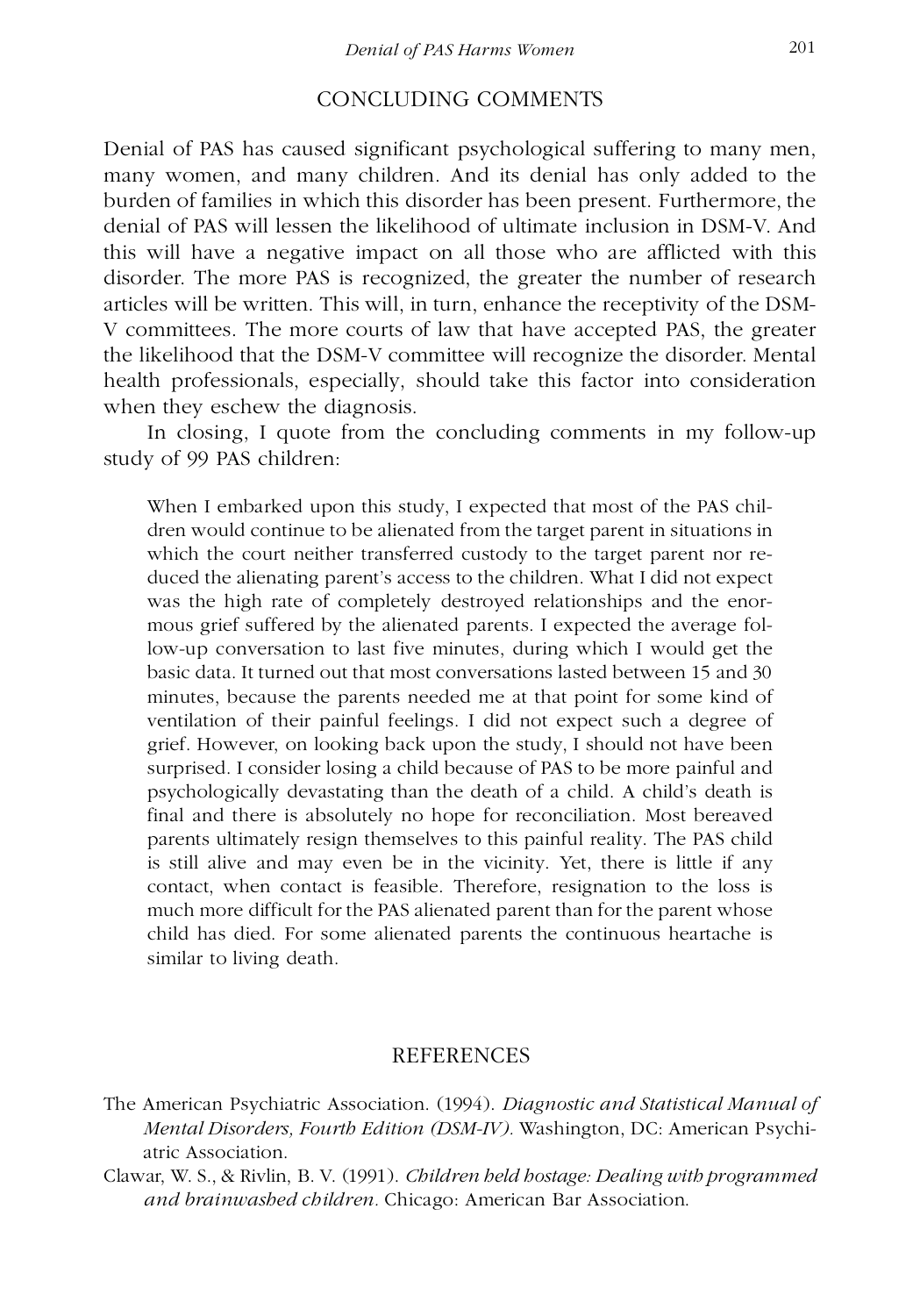- Gardner, R. A. (1985). Recent trends in divorce and custody litigation. *Academy Forum, 29*(2),3–7.
- Gardner, R. A. (1987a). Child custody. In J. D. Noshpitz (Ed.), *Basic handbook of child psychiatry* (pp. 637–646). New York: Basic Books.
- Gardner, R. A. (1987b). Judges interviewing children in custody/visitation litigation. *New Jersey Family Lawyer 7(2)*, 153ff.
- Gardner, R. A. (1992). *The parental alienation syndrome: A guide for mental health professionals* . Cresskill, NJ: Creative Therapeutics, Inc.
- Gardner, R. A. (1998). *The parental alienation syndrome: Second edition*. Cresskill, NJ: Creative Therapeutics, Inc.
- Gardner, R. A. (1999). Differentiating between PAS and bona fide abuse/neglect. *The American Journal of Family Therapy, 27*(3), 195–212.
- Gardner, R. A. (2001a). *Therapeutic interventions for children with parental alien ation syndrome.* Cresskill, NJ: Creative Therapeutics, Inc.
- Gardner, R. A. (2001b). The recent gender shift in PAS indoctrinators. *News for Women in Psychiatry, 19* (4), 11–13.
- Gardner, R. A. (2001c). Should courts order PAS children to visit/reside with the alienated parent? A follow-up study. *The American Journal of Forensic Psychol ogy, 19* (3),60–106.
- Gardner, R. A. (2002a). Parental alienation syndrome vs. parental alienation: which diagnosis should evaluators use in child-custody litigation? *The American Jour nal of Family Therapy, 30*(2), 93–115.
- Gardner, R. A. (in press). Does DSM-IV have equivalents for the parental alienation syndrome (PAS) diagnosis? *The American Journal of Family Therapy.*
- Gardner, R. A. (in press). The empowerment of children in the development of the parental alienation syndrome. *The American Journal of Forensic Psychology, 20* (2).
- Gardner, R. A. The judiciary's role in the etiology, symptom development, and treat ment of the parental alienation syndrome (PAS). (Submitted for publication)
- rgardner.com, Articles in peer-reviewed journals and published books on the parental alienation syndrome (PAS). www.rgardner.com/refs
	- ——— Testimony concerning the parental alienation syndrome has been admitted in courts of law in many states and countries. www.rgardner.com/refs